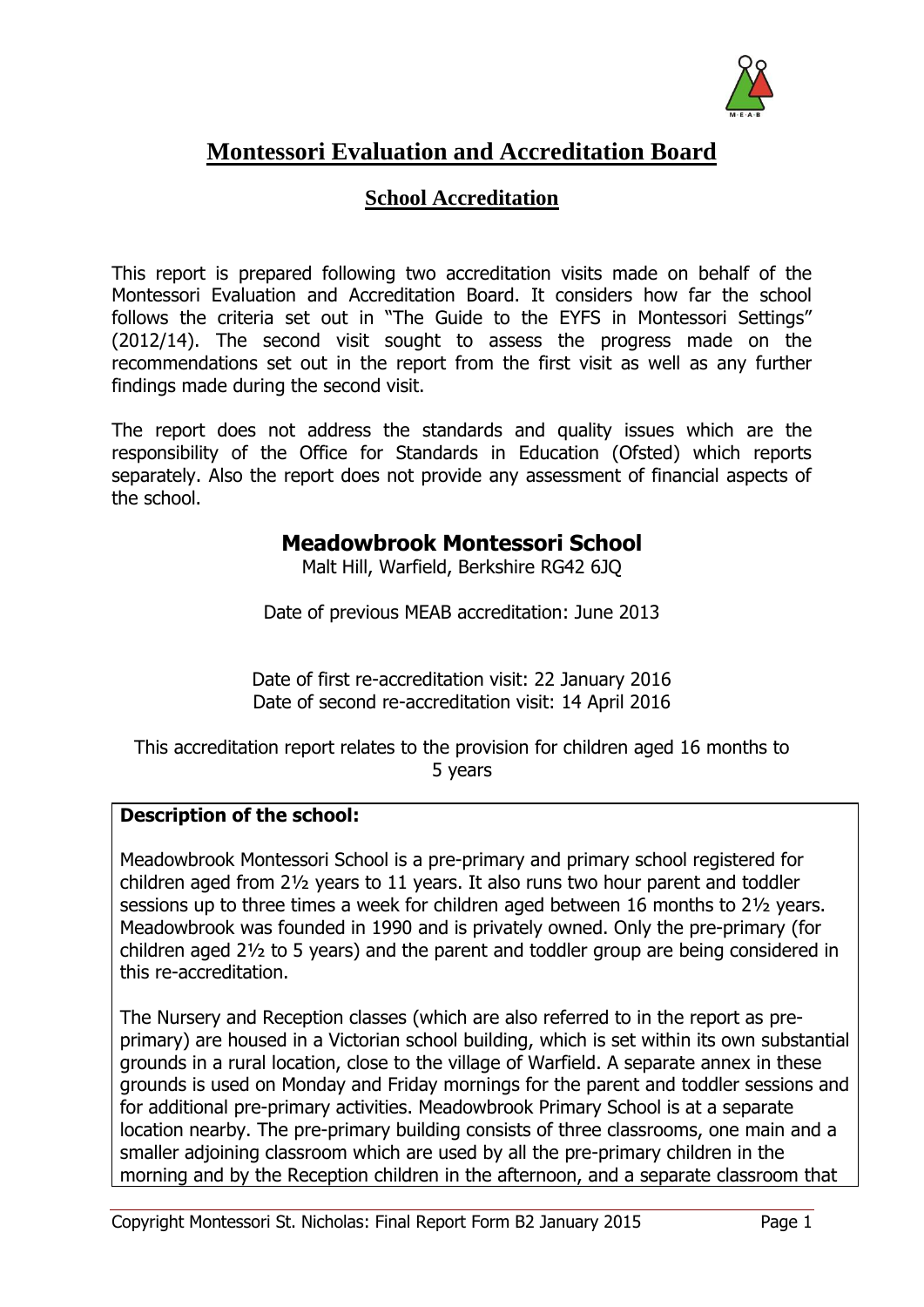

is used by the Nursery class for afternoon activities. The building also has a library area, hallway, an office, staffroom, and lavatory facilities. The outdoor provision consists of an extensive playing field with a wildlife garden and gym area to the rear of the premises, as well as a smaller area at the front that is accessed from the main classroom.

There are currently 28 children aged between rising 3 and 5 years on the roll, and 14 toddlers attend the weekly sessions with a parent. On the day of the second reaccreditation visit 20 children attended the pre-primary in the morning and 13 stayed for the afternoon. The parent and toddler group was assessed on the day of the first visit, during which 6 children attended, each accompanied by a parent. The Nursery children all attend a minimum of three morning sessions and the Reception children attend five days a week. Meadowbrook Montessori is open from 08.15 to 17.00, Monday to Friday during term times. A summer holiday club is also available but is not included in this accreditation. The children who stay on for the afternoon bring their own lunch and all the children bring in fruit for snack. Those who stay until 17.00 help make their own tea at the setting.

The setting (incorporating the parent and toddler group) employs six members of staff including the head and a lunch assistant. The head is responsible for the day to day running of the setting and works full time, with her deputy being in charge in her absence. Another member of staff also works full time. On the day of the second reaccreditation visit five members of staff were present in the morning, one came in just for the lunch period, and three members of staff were present in the afternoon. All five of the teaching staff working with the children have a Montessori diploma.

The setting makes provision for children with special educational needs and/or disabilities, as well as for children with English as an additional language and it liaises with external agencies such as the local authority and private therapists.

# **Summary**

The children are happy, settled and play together co-operatively in the nurturing and caring environment at Meadowbrook Montessori. Each child is valued, respected and treated as an individual. The staff are excellent role models and establish clear boundaries and expectations of acceptable behaviour. The children learn in an environment which is well prepared according to the Montessori philosophy, and materials are laid out in clearly defined areas of learning on easily accessible shelving.

Children's individual needs and emotional wellbeing are catered for effectively, and they are ready and eager to learn. In combining the requirements of the Early Years Foundation Stage (EYFS) and the Montessori principles, the setting offers a curriculum suitable for the children's ages and stages of learning. A major strength is the parent and toddler programme which is a wonderful opportunity for transition into the pre-primary.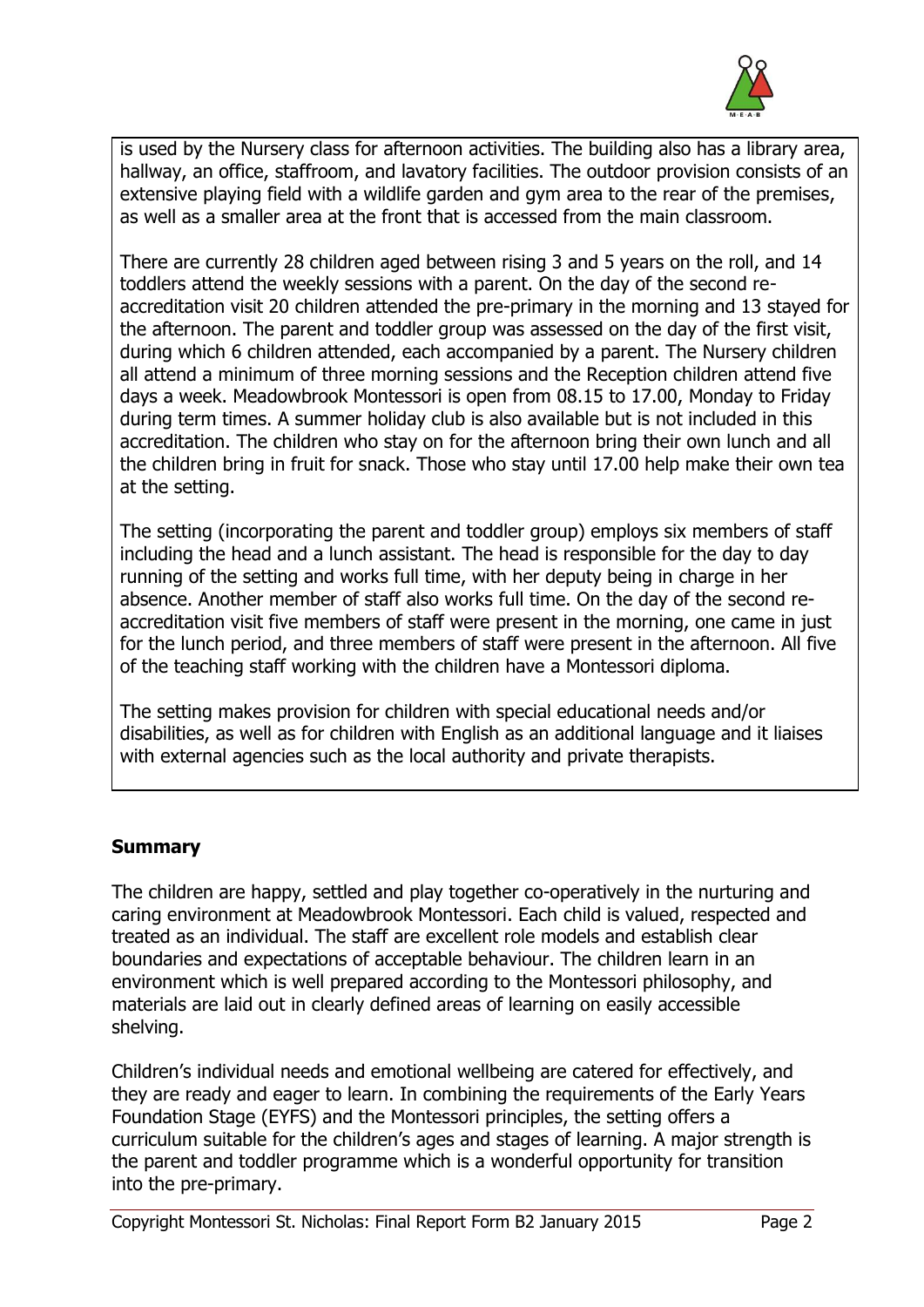

Staff have worked with the recommendations from the previous MEAB accreditation by improving their evaluation of learning and considering the structure of the afternoon sessions for the older children. Following the first re-accreditation visit the time allocated for independent learning has been extended to two and a half hours daily and, as a result, the children are noticeably calmer and transition to adult-led activity is smoother. The lunch routine has also been reorganised and is now a more sociable experience. Following another recommendation from the first visit, photographs of the staff are now displayed prominently in the hallway which enhances the quality of information available for parents and visitors, and the notice board is now used to inform parents about weekly activities. The addition of the nature table indoors has given the children more opportunities to experience natural objects first-hand during the entire day.

The whole team are highly reflective in their practice and are fully committed to driving improvement forward.

#### **The school provides an education which follows the principles of the Montessori approach and environment. The school has successfully addressed the points for action recommended on the first visit, and this merits accreditation by the Montessori Evaluation and Accreditation Board. Consideration should be given to the following points for further development:**

- to consider extending the good practice in place for snack to the lunch routine by offering the children washing up facilities; and
- to continue to offer the longer work cycle which has been established since the first visit.

# **Philosophy:**

The Montessori philosophy is the foundation for the children's learning in Meadowbook Montessori's pre-primary and parent and toddler groups. The aim of the staff is to give each child a firm base in education and to support them in meeting their full potential. The staff have high standards and expectations of themselves and of the children, setting realistic goals, while being sensitive to the children's needs and encouraging their independence. The calm and industrious atmosphere and the respect for the environment and for each other that the children develop ensure that they have a positive first experience of school.

The comprehensive website is updated regularly and new parents are given useful information when their children start. Informative newsletters, a handbook, the setting's policies and its mission statement are all made available to the parents. They are kept up to date with their children's progress through the child's Learning Journal, regular emails and parents meetings. The parent and toddler group offers an excellent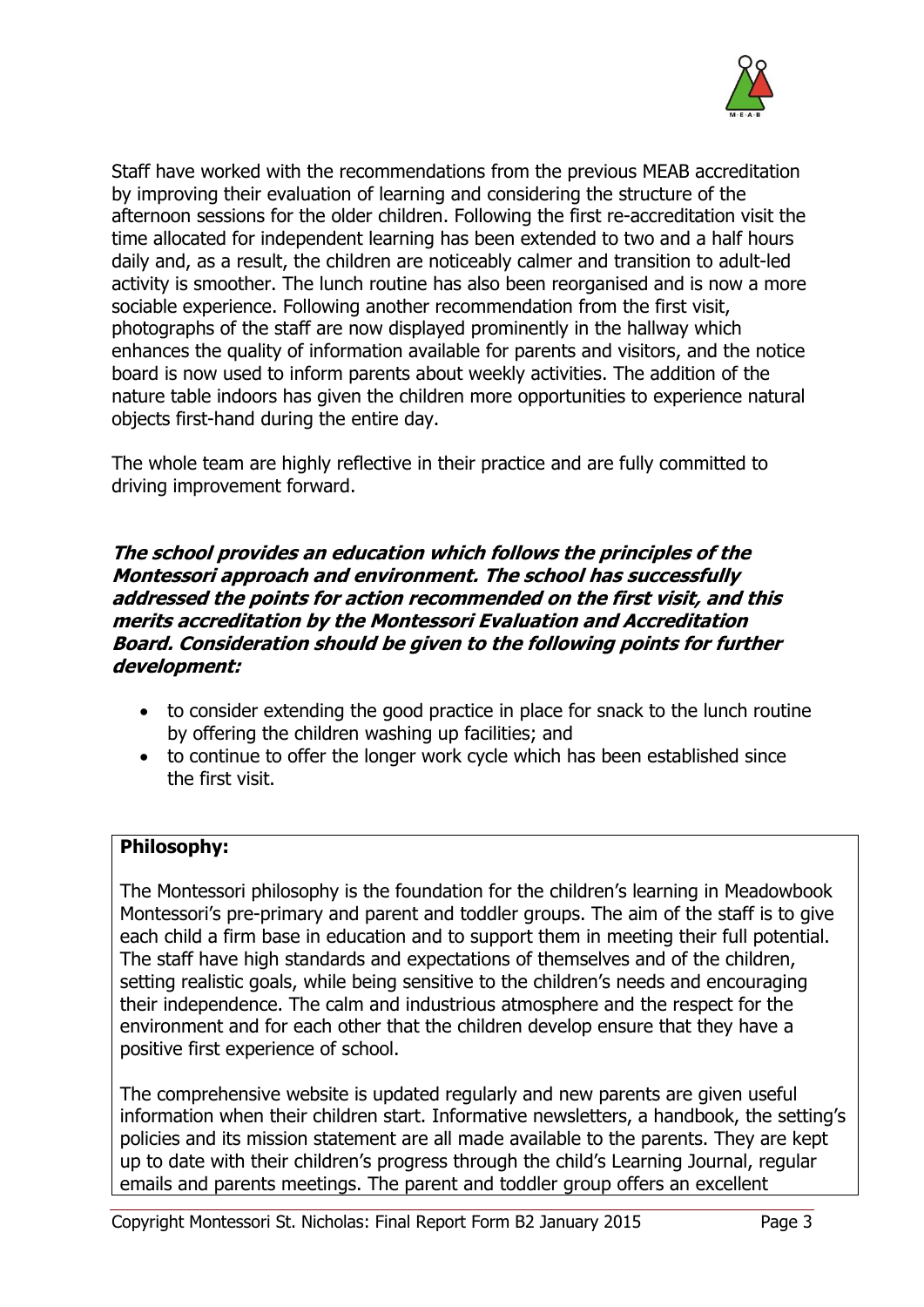

opportunity for them to become better informed about the Montessori method as they stay with their children and can see for themselves how they learn.

The adults work extremely well as a team and the weekly staff meetings are used to ensure that they are all informed of any changes and have an opportunity to share good practice.

# **Learning and Development:**

Meadowbrook Montessori's pre-primary provides an excellent range of child-focused, predominately Montessori materials and other relevant activities in the classrooms and outside. These provide the children with a suitable learning programme to meet their needs. The practical life activities are changed half-termly and materials for the topic work are updated when the need arises. The head and her staff meet regularly to discuss planning, which covers the seven areas, but planning is differentiated according to the individual needs of the children and the age range attending.

On the day of the first re-accreditation visit the Reception children were learning about space and one child had brought a home-made space shuttle into school. On the second visit their topics were Brazil and pets, for which the role-play area had been set up as a veterinary surgery. The pre-primary topic was healthy eating. Long and medium term planning is comprehensive and is done collectively by the team. The short term planning is compiled by each key person and is based on their children's individual needs. One of the strengths of this setting is the shared responsibility for planning, observations and record keeping. All the staff make observations of the children but it is the responsibility of the child's key person to keep the Learning Journey records up to date and relevant. Staff also complete baseline assessments and Foundation Stage Profiles for children in the Reception group. As the comprehensive and repetitive record keeping system has evolved over many years the staff are planning to review it before the next academic year.

The children are able to experiment and learn independently and imaginatively with the resources. On the day of the first visit two children were using a variety of the sensorial and maths materials to build an intricate maze. They were given time to experiment with this equipment and were left to co-operate independently, working until they were satisfied with the result. They were later joined by more children and this spontaneous group worked well together, extending their own learning by creating a different structure with the materials. Staff only intervened when necessary, which allowed the children to make the major decisions for themselves.

The children who attend the parent and toddler group are very well prepared for their introduction to the pre-primary as they are free to choose their activities and work at their own pace, guided by Montessori qualified staff and supported by their parents.

During the afternoon the children are divided into the Nursery and Reception age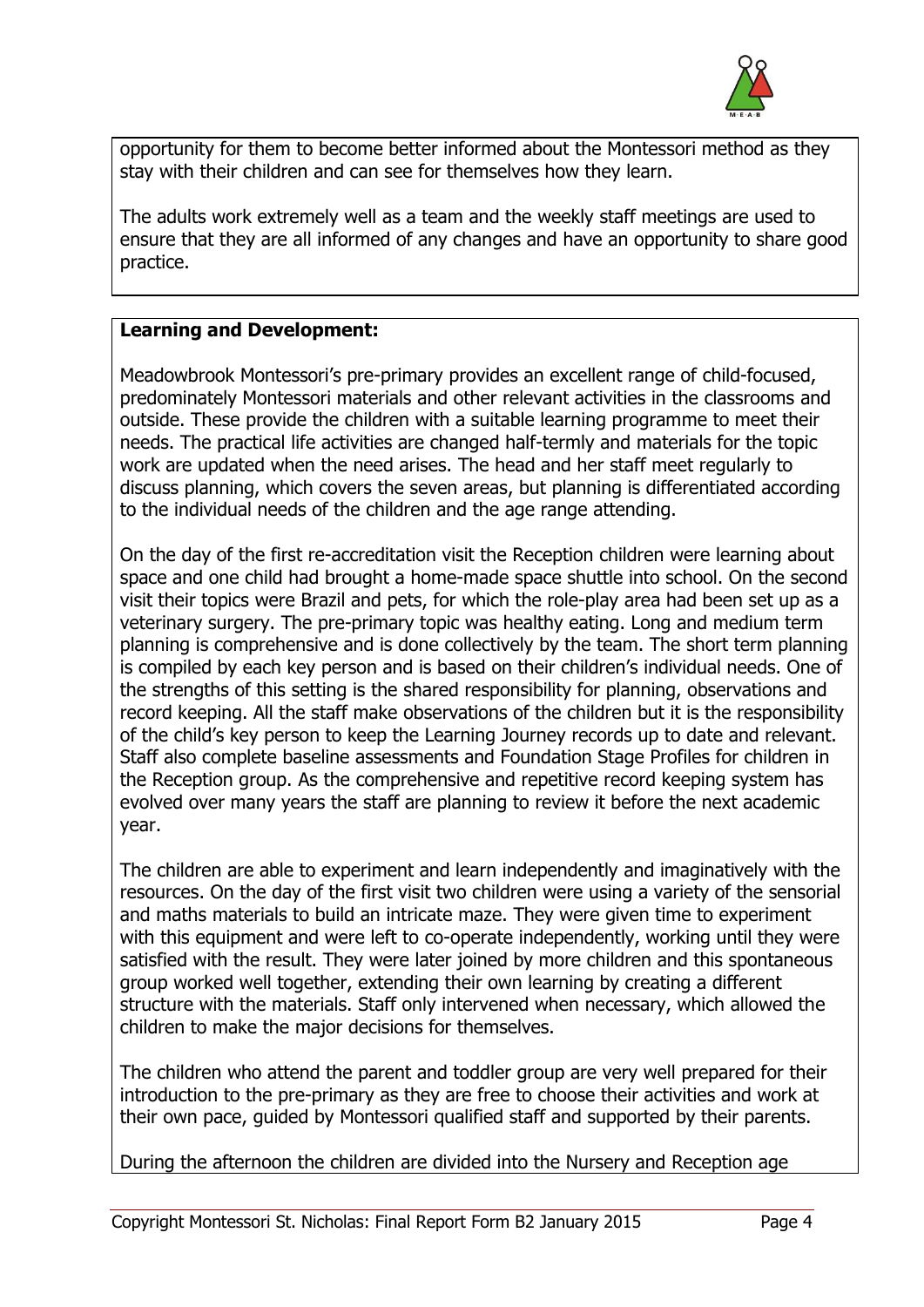

ranges and have group activities that vary across the week and which are often topic related. French, gym and sport for the Reception children take place at Meadowbrook Montessori Primary School during the afternoons.

#### **Prepared Environment: resources and materials**

The Victorian building is light and airy and the classrooms are very spacious. All the preprimary children currently use the main classroom and its adjoining room. The third classroom is used for other activities such as French and afternoon groups. All the rooms are set up with reference to the Montessori method by having designated curriculum areas that are clearly defined. The low shelving and position of tables and chairs ensure that the children can access all the materials independently and that they have the space and choice of where to work. The materials on the shelves are clean and complete. Two child-sized sinks are available for the children to use independently when they need to wash up or clean their hands or equipment.

A third of the children currently attending are of Reception age and the more advanced Montessori materials available on the shelves are suitable for their age and stage of development. In the main room there is a separate area for snack and messy play as well as an area for the computer and a toy farm. The popular role-play area was set up as a home corner at the time of the first re-accreditation visit and on the day of the second visit the veterinary surgery was popular, with children attending to their 'sick animals' using relevant props.

Following the first visit an interesting nature table has been added, which invites interaction. The children were planting sunflower seeds – they were intrigued by the stripy seeds and told the staff that the flowers would be "enormous". A system of showing which plant has already been watered has been devised to ensure that they are not overwatered. With the introduction of this table the children are now able to link their outdoor learning experiences to those indoors. Flowers decorate the classroom. The library area is open all morning and is used for one to one activities and reading in small groups.

The parent and toddler area in the separate annex is also bright and airy and is set up with materials suitable for the young children. The equipment is displayed on low shelving and is very easy for them to access. They bring their own snack and are able to have it when they are ready. Low tables, suitable chairs and a large mat space make this a very appropriate environment for the age and stage of these children. A treasure basket and more materials to promote heuristic play have been added following a recommendation from the first visit. The toddlers use the main field for their outside area, which is not used by the older children while they are there.

The outside grassed area with tarmacked paths is used during the pre-primary work cycle and can be directly accessed from the main classroom. During the winter, when the children need to change their clothing, they use the main entrance door. This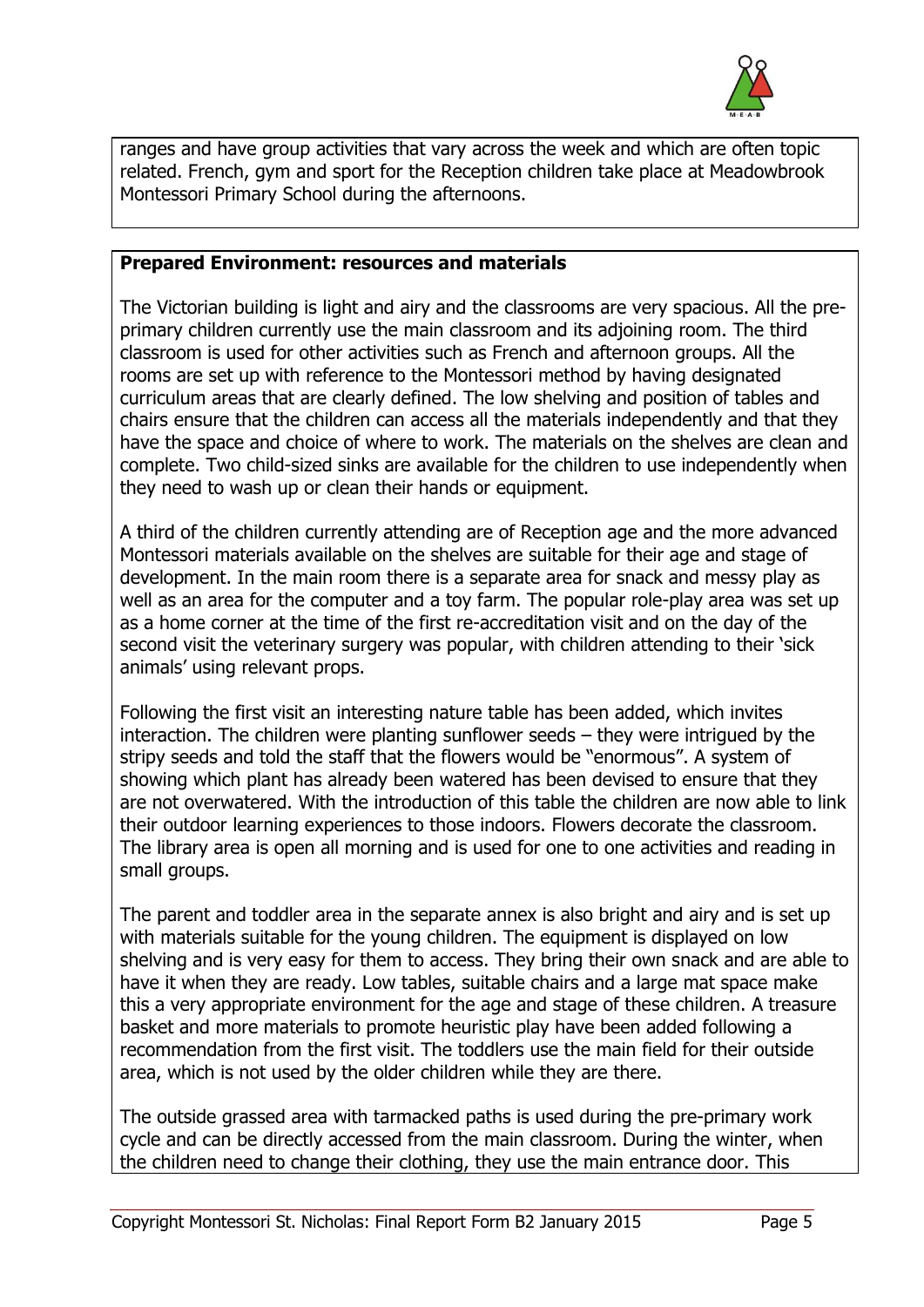

system works well and the children understand the routine. The area is well equipped with different activities. On the day of both re-accreditation visits there was water play, bikes and plenty of other suitable outdoor activities for the children to use independently. There are also logs and crates for building as well as a run for balls and two planting troughs, one containing herbs and one bulbs. The children made a 'bonfire' with the logs and were pretending to roast marshmallows.

The large playing field used by all the children at the end of the morning and after lunch offers outstanding provision. It is well equipped and maintained, with large wooden climbing equipment and obstacle courses. There is also a separate area used as a wildlife garden. Ride-on toys are also used on the marked out tarmac 'road' between the pre-primary and the annex. The children have an abundance of suitable materials to use both inside and out.

#### **Montessori practice: independence, including independence at home, freedom, respect**

There are many opportunities for the children to develop their skills and independence at Meadowbrook Montessori. The children show a high level of respect for each other, the staff and the prepared environment. One of the outstanding features of this setting is the way staff allow the children to resolve their own problems by giving them opportunities to make their own decisions. They also manage their own clothes and footwear successfully, with little adult supervision. As all the pre-primary children are based in the same areas during the morning, staff deployment is excellent and communication between the adults is regular and effective.

The benefit that the children gain from the vertical age grouping is apparent in the way the older children are able to support the younger ones in their learning whilst at the same time having this opportunity to consolidate their own understanding. Children work together well, making friends and learning to take turns and assist each other. This was especially evident on the day of the first re-accreditation visit at the end of the morning when the children were putting their work away.

The setting operates a rolling snack time, which is available for the majority of the morning work cycle in the pre-primary. The pre-primary children cut their fruit and wash up their plates. It is recommended that this excellent practice is extended to lunch by giving them the opportunity to complete the cycle of activity by washing up their plates after eating lunch.

The staff have a very open relationship with the parents and care is taken to educate them on the importance of encouraging children's growing independence. The parents endeavour to continue this good practice at home. Each term Meadowbrook Montessori Primary School's head runs a workshop on 'promoting positive discipline', which is available to both staff and parents. This ensures that there is continuity in the management of the children's behaviour.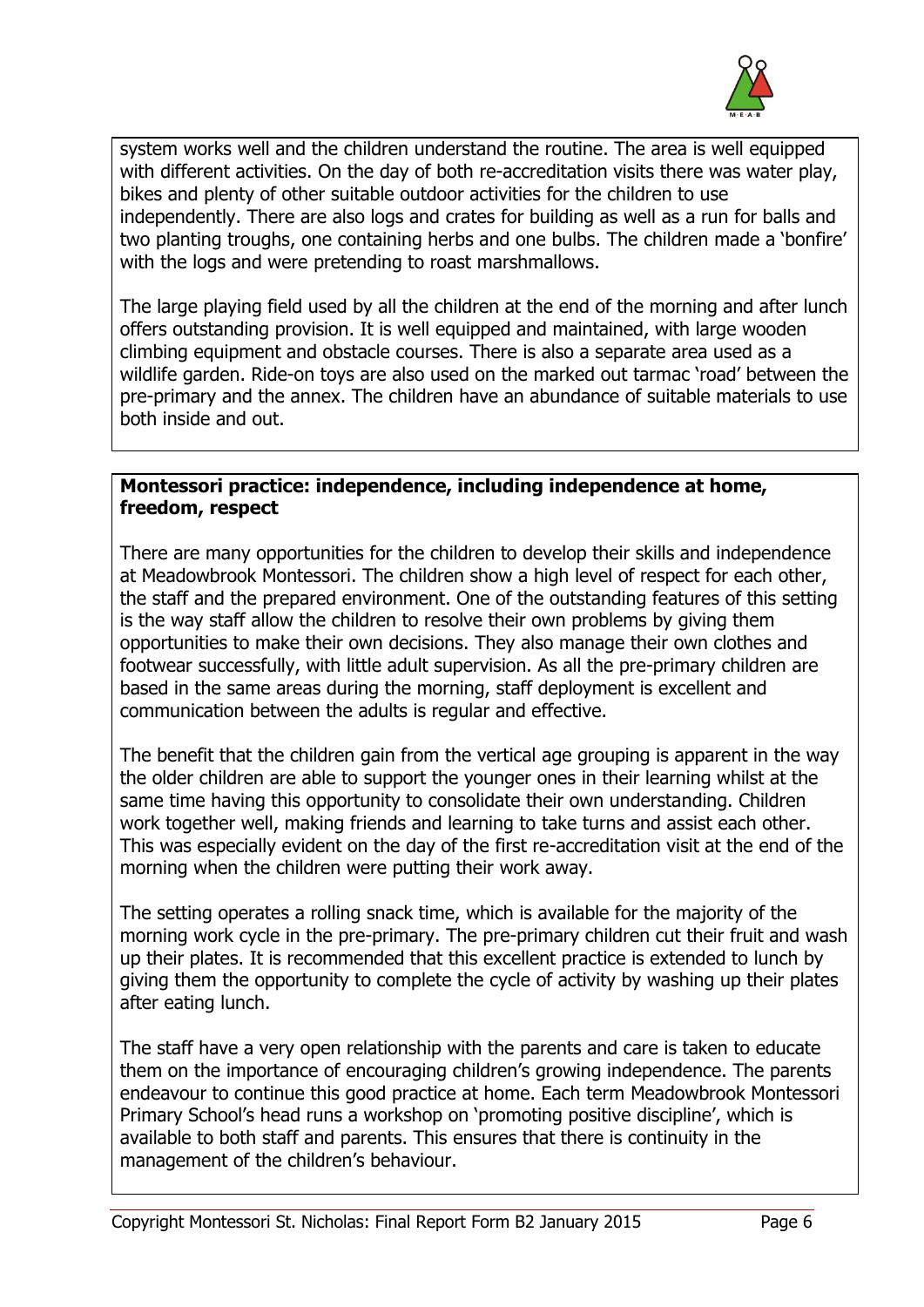

By offering freedom of choice during the two and a half hour work cycle and by allowing the children to move easily between the classrooms, the library area and the outside, staff enable the children to enjoy their learning and to develop the ability to explore their surroundings fully. The level of independence offered to the children encourages them to be self-confident and self-aware and to develop into successful learners.

# **Montessori practice: Classroom management**

Children arrive at any time between 08.15 and 09.15, with the majority of the children arriving at around 09.00 on the days of both re-accreditation visits. They enter the classroom and self-register, and are able to access the materials as soon as they are ready. Children's free-flow to the outdoors is well managed as staff are deployed where necessary when the children choose to access the garden adjacent to the classroom during the morning work cycle. Following the first re-accreditation visit the staff have fully embraced the importance of the longer work cycle and the benefits that this offers the children. It has been extended to two and half hours and it is recommended that this length of period in which the children can work independently is maintained. The children are noticeably calmer and more engaged in their chosen activities, and transition to the subsequent group activity is smoother as children join in when they have finished what they are doing and are ready. Adult-led groups, such as the French session for the Nursery children, are of an appropriate nature and length; the children obviously enjoy them and they all have an opportunity to join in.

The lunch routine has been reorganised to offer a more natural sequence, the children generally start eating at the same time and are now encouraged to interact freely. There is a rota for staff to eat with the children, to enhance this social experience.

After lunch all the pre-primary children have access to the field for free play. Should children need to sleep they are provided with mats and taken to a quiet book corner. On the days of both visits no children slept. Designated parents and members of staff have permission to drive the children between the school sites. French for the Nursery children is offered one morning a week after the work cycle, and they have gym in the annex. Both age groups are also offered music sessions in the annex. The two age groups sometimes join for activities in the afternoon such as on the day of the first visit, when they came together to make use of their wonderful wildlife area. Children who stay until 17.00 help prepare their tea with a member of staff; on the day of the second visit they enthusiastically made and ate cheese twists.

During the toddler sessions the parents or carers support their children for the duration. The sessions are led by one of the Montessori qualified staff and start with a group activity, the children then have free access to their learning environment before playing outside and going home.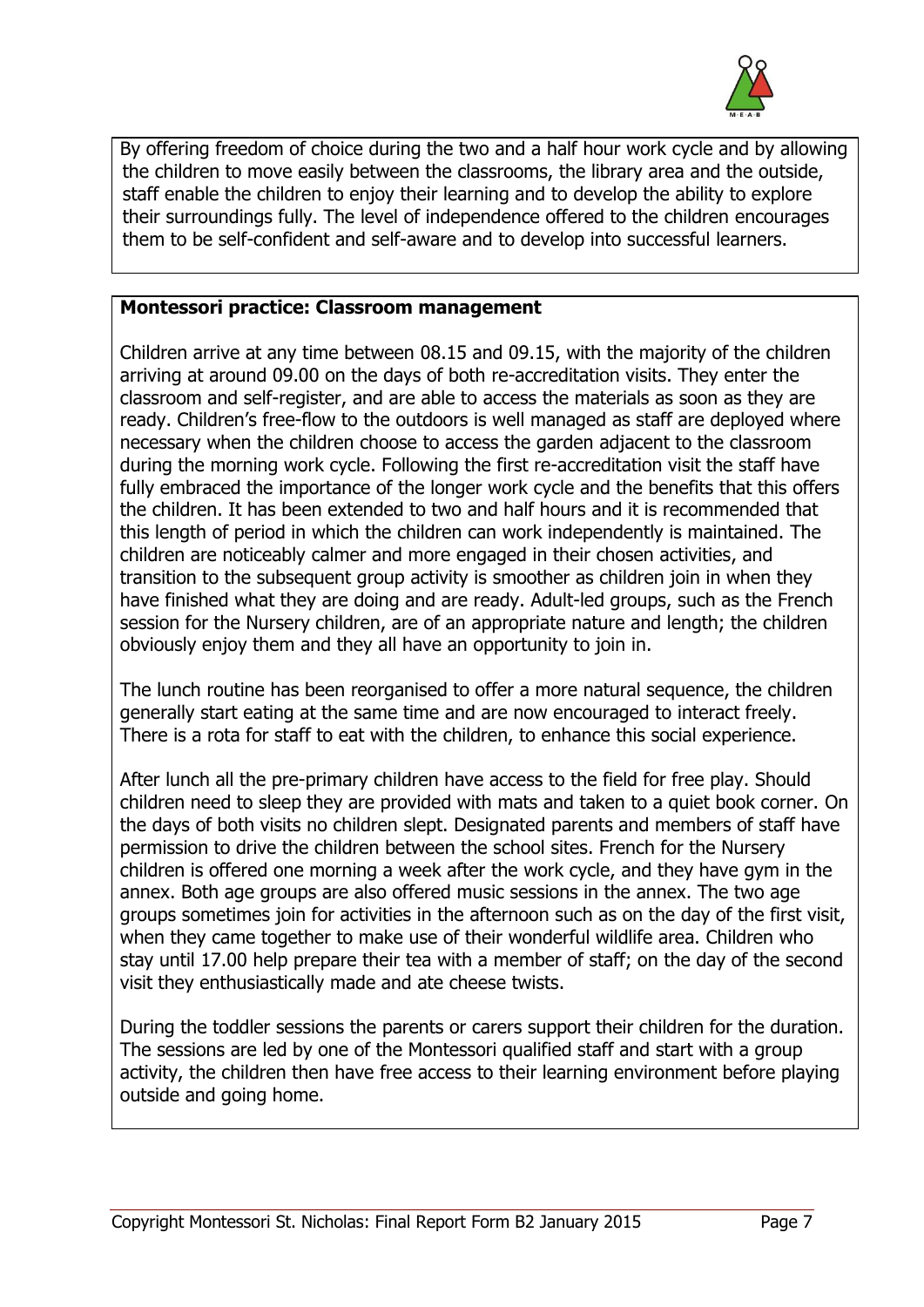

# **Montessori Practice: links with parents, including reports and records**

The staff at the setting understand the importance of good communication with parents and recognise their role as their child's first educators. Formal and compulsory parent meetings are held twice a year and these, together with the informal day to day communication, help ensure that the staff and parents work in partnership. The informative website, comprehensive annual reports, the key person arrangements and the recently introduced weekly newsletters all contribute to the effective collaboration staff have with parents. Parents are also able to attend courses run by Meadowbrook Montessori Primary School as well as being invited in to contribute to topic discussions and share their own expertise with the pre-primary children.

The staff keep comprehensive records on the children's progress and use a wide range of methods to ensure that the children's needs are met. Their individual Learning Journals are updated termly with observations and various tick charts, as well as informative photographs. These are available to the parents all year round and are kept in the hallway. A child's key person completes the mandatory two year old progress check when appropriate and the annual report which details the child's progress under the Montessori areas of learning. A comprehensive transition document provided by the local borough is completed when a child leaves for another school. When a child moves to the Meadowbrook Primary, staff use an equally informative in-house document along with the Learning Journal as an effective transition package. Children who are going to attend the Primary have many opportunities to visit it, such as for their weekly French and sport lessons. Their social and emotional preparation for their transition is therefore excellent.

# **Staffing:**

The head demonstrates a profound commitment to the setting. She is responsible for its day-to-day running under guidance from the Director of Education who is based at Meadowbrook Primary School, and has the full support of the staff who work with her. The high expectations which they have for themselves and for the children ensure that very good standards of provision and care are offered. All the teaching staff have a full Montessori diploma. Some staff roles such as SENCo are delegated and all staff are given varied responsibilities. Following the first re-accreditation visit photographs of the staff are now displayed with their names and details of their responsibilities, to give the parents and visitors a clear idea of who to approach.

Continued professional development is embedded in practice and staff are encouraged to regularly update their skills and knowledge. For example, the head has recently undertaken baseline assessment training with Early Excellence (EExBA-R), and another member of staff has enhanced the way she teaches music and movement as a result of a local authority music workshop.

The induction procedure is effective and the member of staff who joined most recently